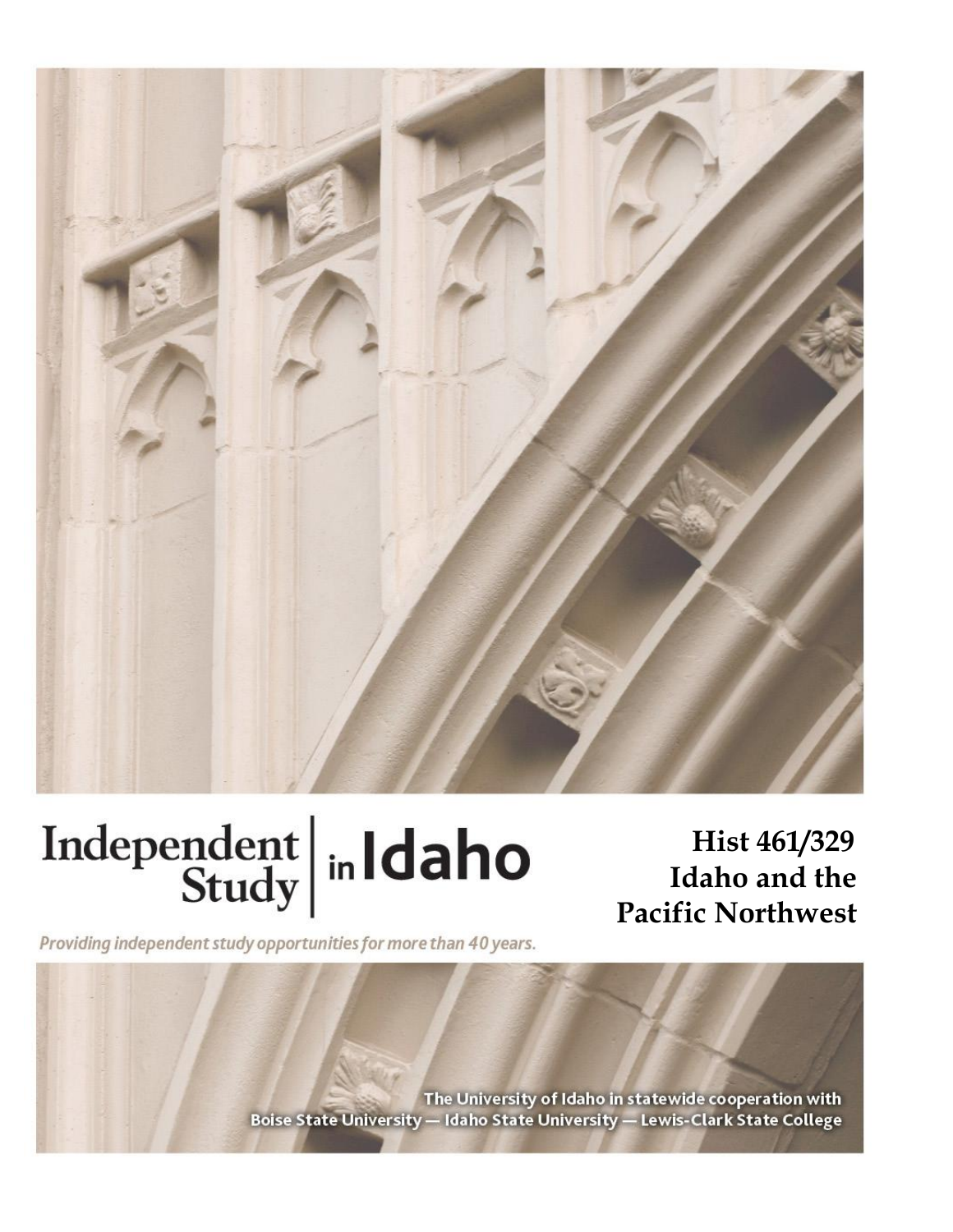

Independent  $\left| \text{in} \right|$   $\left| \text{d} \text{aho} \right|$ 

*Self-paced study. Anytime. Anywhere!* 

# **Hist 461/329 Idaho and the Pacific Northwest**

University of Idaho 3 Semester-Hour Credits

**Prepared by:**

Ken Faunce Adjunct Faculty History Department University of Idaho 1-Hist 461 (Course number changed 6/2017) 1-Hist 329: Idaho and the Pacific Northwest (Course number changed 1/2015) RV: 1/2013 3-Hist 423: Idaho and the Pacific Northwest Copyright Independent Study in Idaho/Idaho State Board of Education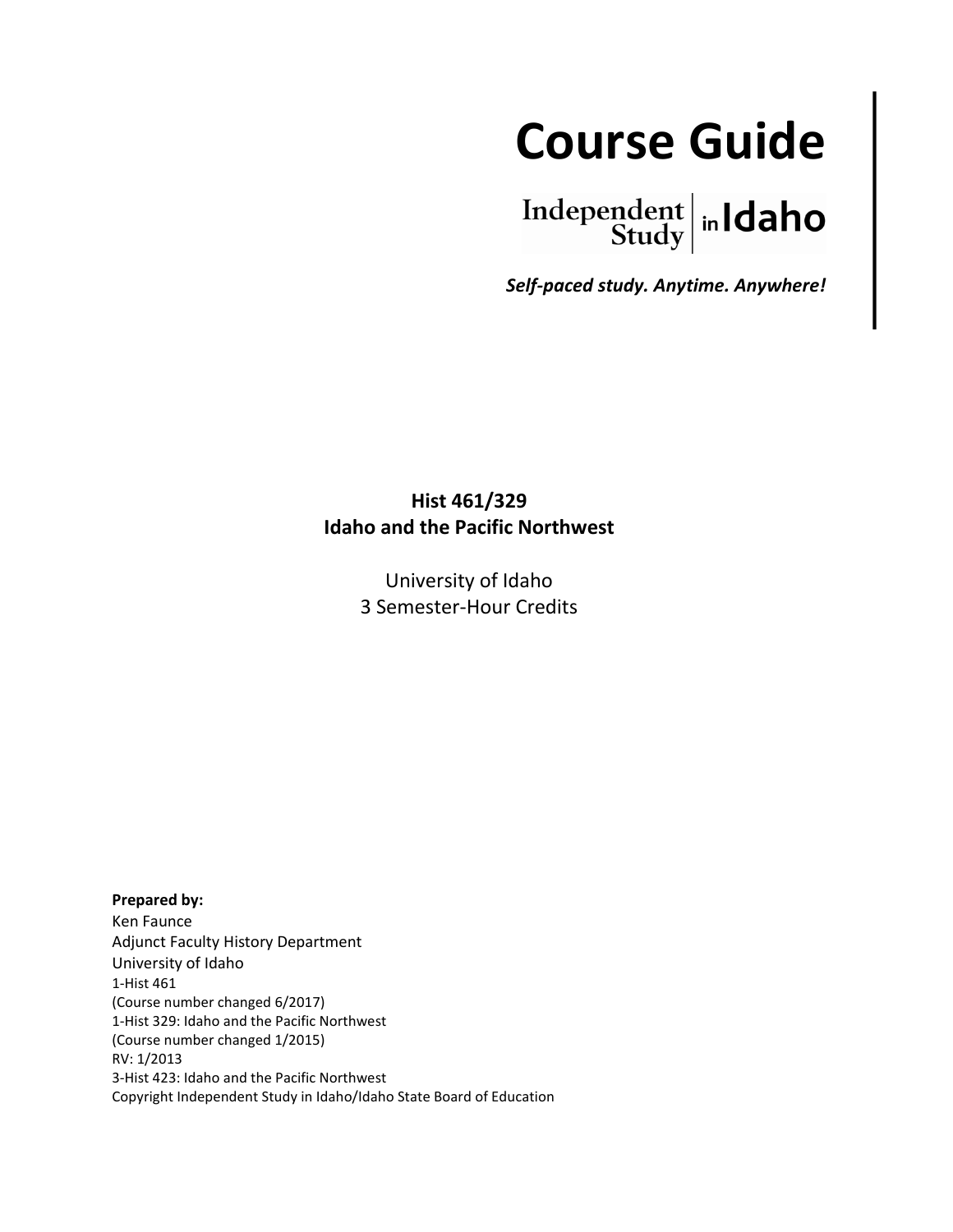# **Table of Contents**

| Lesson 1:     |                                                                        |  |
|---------------|------------------------------------------------------------------------|--|
| Lesson 2:     |                                                                        |  |
| Lesson 3:     |                                                                        |  |
| Lesson 4:     |                                                                        |  |
| Lesson 5:     | Transportation Systems & Their Impact on the Northwest: 1850s-1890s 24 |  |
|               |                                                                        |  |
| Lesson 6:     |                                                                        |  |
| Lesson 7:     |                                                                        |  |
| Lesson 8:     |                                                                        |  |
| Lesson 9:     |                                                                        |  |
| Lesson $10$ : |                                                                        |  |
|               |                                                                        |  |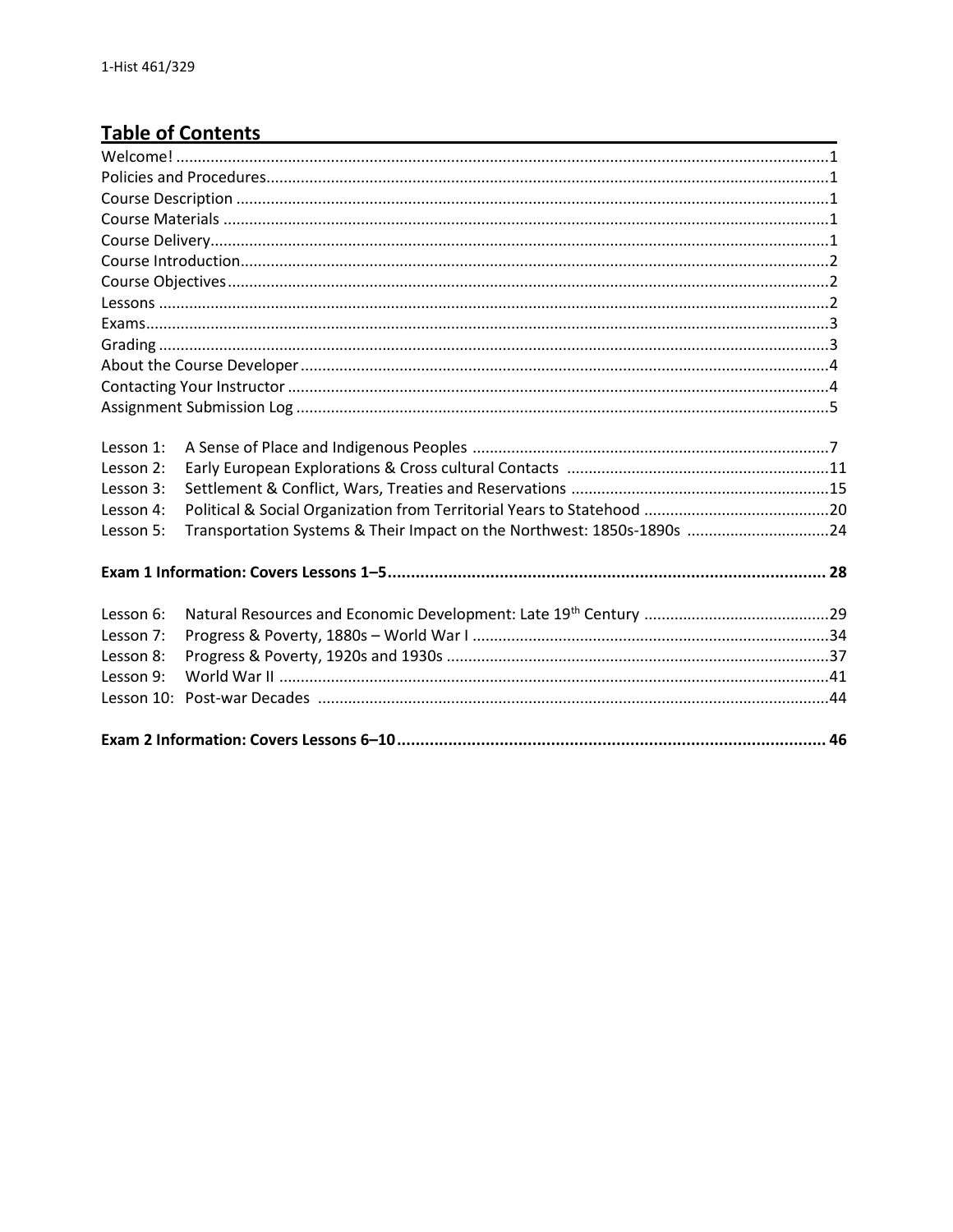## **Hist 461/329: Idaho and the Pacific Northwest 3 Semester-Hour Credits: UI**

## Welcome!

The course number for this course was changed to 461 from 329. Students enrolling after May 2017 are enrolled in Hist 461; enrollments prior to this are enrolled in Hist 329. The course number on your transcript will depend on the date of enrollment.

Whether you are a new or returning student, welcome to the Independent Study in Idaho (ISI) program. Below, you will find information pertinent to your course including the course description, course materials, course objectives, as well as information about assignments, exams, and grading. If you have any questions or concerns, please contact the ISI office for clarification before beginning your course.

#### **Policies and Procedures \_\_\_\_\_\_\_\_\_\_\_\_\_\_\_\_\_\_\_\_\_\_\_\_\_\_\_\_\_\_\_\_\_\_\_\_\_\_\_\_\_\_\_\_\_\_**

Refer to the ISI website at **www.uidaho.edu/isi** and select *Students* for the most current policies and procedures, including information on setting up accounts, student confidentiality, exams, proctors, transcripts, course exchanges, refunds, academic integrity, library resources, and disability support and other services.

#### **Course Description**

Political, economic, social development; earliest times to the present.

#### *10 graded lessons, 2 exams*

**Students may submit up to 3 assignments at a time and 6 assignments per week. Assignments may take up to two weeks after date of receipt by the instructor.**

ALL assignments and exams must be submitted to receive a final grade for the course.

#### **Course Materials**

#### **Required Course Materials**

Blair, K. *Women in Pacific Northwest History*, University of Washington Press, 2001. ISBN-10: 029598046X ISBN-13: 978-0295980461

Hale, Janet Campbell. *Bloodlines: Odyssey of a Native Daughter.* Random House, 1993. ISBN-10: 0679415270

Robbins,William. *The Great Northwest: The Search for Regional Identity.* Oregon State University Press, 2001. ISBN-13: 9780870714924 ISBN: 0870714929

Schwantes, C. *The Pacific Northwest*, University of Nebraska Press, 2000. ISBN: 978-0803292284

#### **Course Delivery**

All ISI courses are delivered through Canvas, an online management system that hosts the course lessons and assignments and other items that are essential to the course. Upon registration, the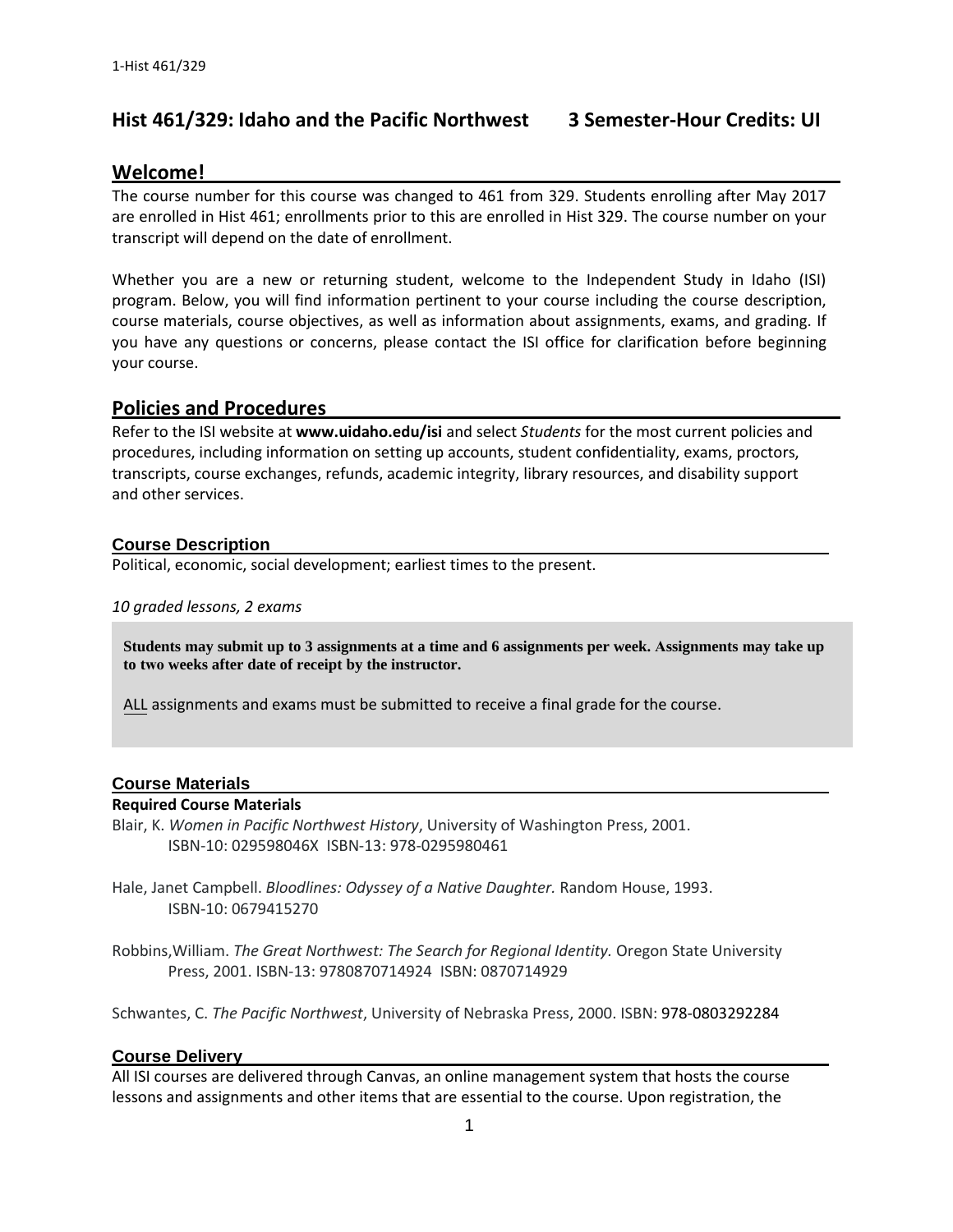student will receive a *Registration Confirmation Email* with information on how to access ISI courses online.

#### **Course Introduction**

Welcome to History 461/329, the History of Idaho and the Pacific Northwest. In this course, you will think about what occurred in the Pacific Northwest for the last five hundred years. Although you will be asked to learn about specific people and events, what will benefit you most long after you finish this course will be your ability to analyze current and historical situations and to make the connections between them.

We begin with the geography of the areas and the Native Americans who live in the region. We will then explore the development of Idaho and the Pacific Northwest and what shaped this area. As this is a 400-level history course, it is expected that you enter the course with a familiarity of the major events in the region, and that you are willing to engage in discussions about the controversies and multiple interpretations of those events.

As you work through the lessons, try to integrate each assignment and discussion with the preceding one to build historical context. Ask questions of the material, and keep in mind that history is a constantly evolving conversation between you, the present and the past. How has Idaho and the Pacific Northwest as a whole changed and developed over time? How does that change affect us today? Whether you study history for professional or personal reasons, your ability to integrate history's lessons into daily life will make you a better citizen and a more informed voter (or, if you are not an American citizen, will lead you to a better understanding of American society). Equally important is the skill to debunk comparisons with the past. All of us have engaged in discussions and heard the phrase "History tells us . . ." or "This is the same thing as . . ." History never repeats itself although historians often do. Using the skills of a historian, we will engage in comparing past events to the present, listen to what history has to say, and arrive at a more complicated vision of the modern Pacific Northwest.

#### **Course Objectives**

1) Students will be able to analyze the events that shaped Idaho and the Pacific Northwest. Students will use primary documents, textbooks, monographs, and visual and cultural sources such as film, music, the visual arts, and material culture to address the themes of the course.

2) The student will work (reading, researching and responding to essay questions) to develop their historical skills.

3) The student will use critical and analytic thinking to deploy evidence in the development of a historical argument commensurate with the level of a 400-level course.

#### **Lessons**

#### **Overview:**

Each lesson may include the following components:

- **•** Lesson objectives
- Reading assignment
- Important terms
- Introductory lecture
- Written assignment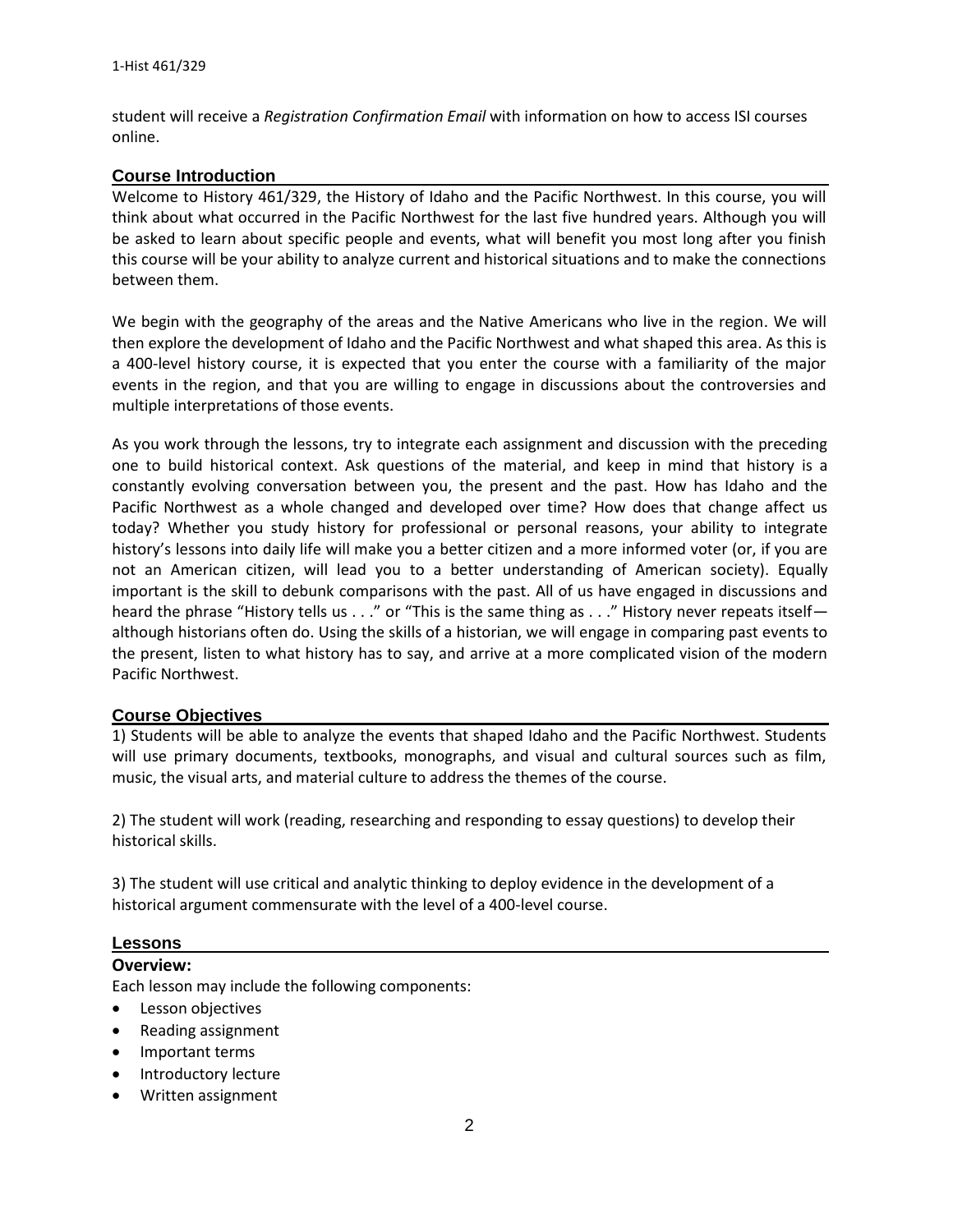#### **Study Hints:**

- Keep a copy of every lesson submitted.
- Complete all assigned readings.
- When writing essays, be sure you answer all questions presented.
- Set a schedule allowing for completion of the course one month prior to your desired deadline. (An *Assignment Submission Log* is provided for this purpose.)
- Web pages and URL links in the World Wide Web are continuously changing. Contact your instructor if you find a broken Web page or URL.

#### **Exams**

- You must wait for grades and comments on assignments prior to taking subsequent exams.
- For your instructor's exam guidelines, refer to the *Course Rules* in Canvas.

Refer to *Grading* for specific information on assignment/exam points and percentages.

## **Grading**

The course grade will be based upon the following considerations:

| Lesson            | <b>Points</b> | <b>Percentage</b> |
|-------------------|---------------|-------------------|
| Lesson 1          | 20            | 5%                |
| Lesson 2          | 20            | 5%                |
| Lesson 3          | 20            | 5%                |
| Lesson 4          | 20            | 5%                |
| Lesson 5          | 20            | 5%                |
| Lesson 6          | 20            | 5%                |
| Lesson 7          | 20            | 5%                |
| Lesson 8          | 20            | 5%                |
| Lesson 9          | 20            | 5%                |
| Lesson 10         | 20            | 5%                |
| Total             | 200           | 50%               |
| Exam              | <b>Points</b> | Percentage        |
| Exam 1            | 100           | 25%               |
| <b>Final Exam</b> | 100           | 25%               |
| Total             | 200           | 50%               |
| 360-400<br>A      |               |                   |
| 320-359<br>B      |               |                   |
| C<br>280-319      |               |                   |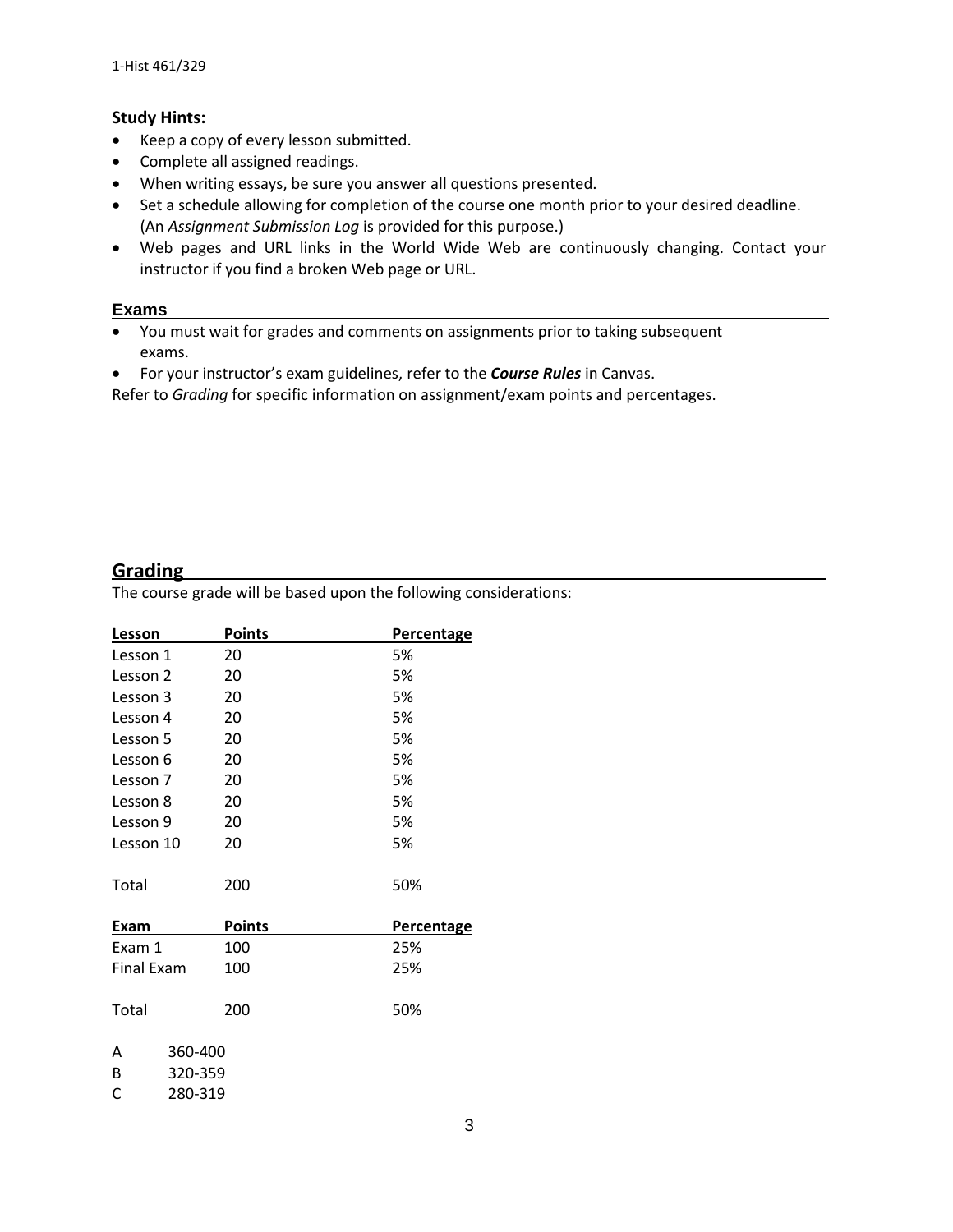D 240-279

F 239 and below

The final course grade is issued after all lessons and exams have been graded.

Acts of academic dishonesty, including cheating or plagiarism are considered a very serious transgression and may result in a grade of F for the course.

#### **About the Course Developer**

Your course developer is Kenneth Faunce, an Adjunct Professor of History and American Studies at the University of Idaho. He received his Ph.D. in History and Historical Archaeology from the University of Idaho in 2000. He has taught a variety of courses at the University of Idaho and Washington State University in History, American Studies, and Anthropology. Before coming to the University of Idaho, he worked for the federal government for several years as an archaeologist and historian.

#### **Contacting Your Instructor**

Instructor contact information is posted in the *Course Rules* document on your Canvas site.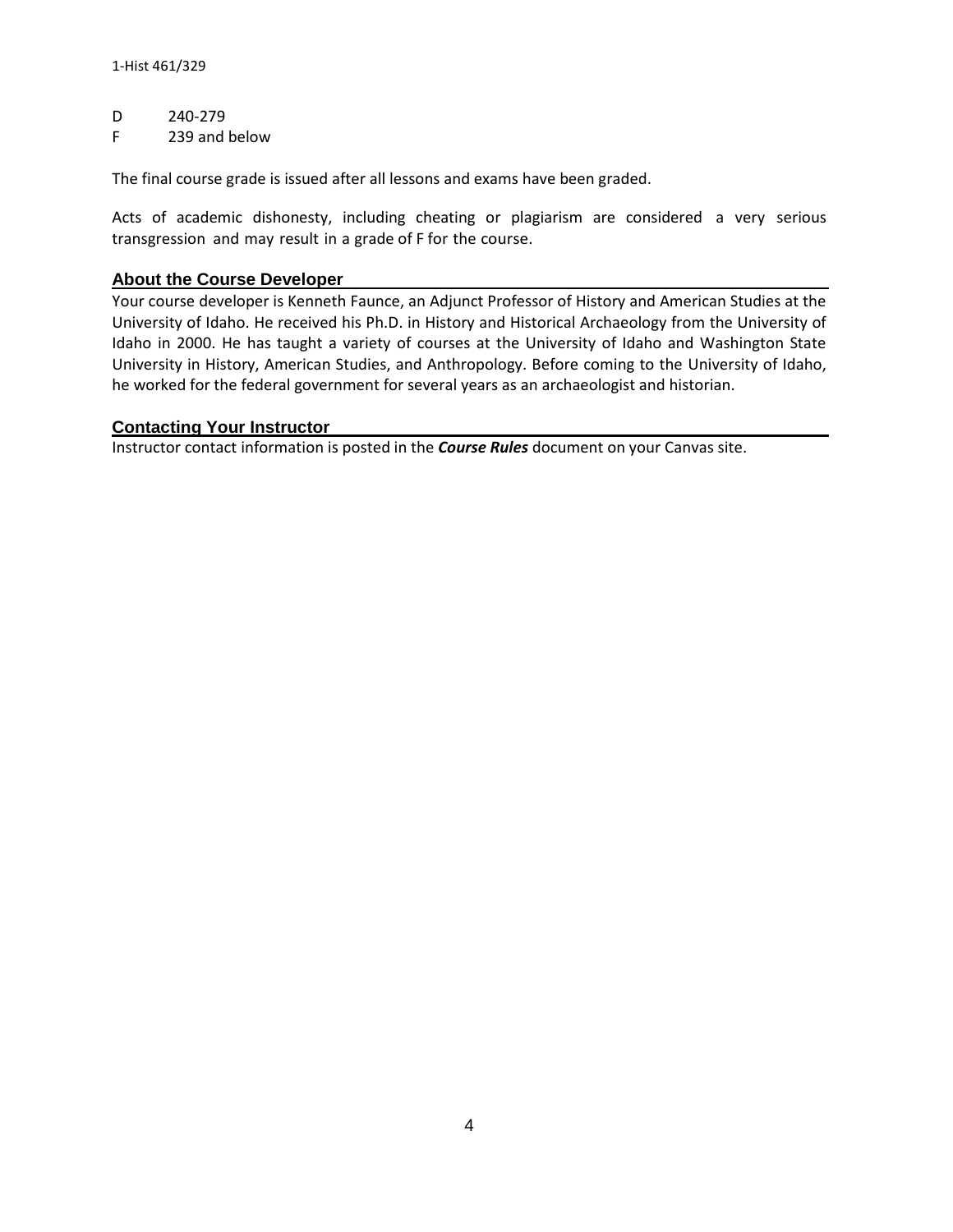# **Assignment Submission Log**

The Making of Modern America: The Nation from 1945 to the Present, Gary A. Donaldson, Rowan & Littlefield, 2009 ISBN: 0742548201

The Sixties, Terry H. Anderson, Pearson Longman, 2012 ISBN: 0205744281

The Seventies: The Great Shift in American Culture, Society, and Politics, Bruce J. Schulman, Da Capo Press, 2002 ISBN: 030681126X

Ronald Reagan and the Triumph of American Conservatism, Julies Tygiel, Longman, 2006 ISBN: 978-0536125439

| Lesson                  | <b>Chapter/Reading</b>                                                                                                                                                                        | Written<br><b>Assignment</b> | <b>Date</b><br><b>Submitted</b> |  |
|-------------------------|-----------------------------------------------------------------------------------------------------------------------------------------------------------------------------------------------|------------------------------|---------------------------------|--|
| $\mathbf{1}$            | Schwantes: Ch. 1, Part I Profile & Ch. 2<br>Hale, "Circling Raven"<br>Great Northwest "Complexity and<br><b>Regional Narratives"</b>                                                          | 2 essays                     |                                 |  |
| $\overline{2}$          | Schwantes: Chs. 3 & 4<br>Women in PNW History: Susan Armitage                                                                                                                                 | 2 essays                     |                                 |  |
| $\overline{\mathbf{3}}$ | Schwantes: Part II Profile; Chs. 5 & 6, Chs.<br>7 (pp. 124-33) &<br>8 (pp. 143-53)<br>Hale, "The Only Good Indian", "Return to<br>Bear Paw"<br>Great Northwest: "The Forty-ninth<br>Parallel" | 2 essays                     |                                 |  |
| 4                       | Schwantes: Chs. 7 (pp. 133 42), 8<br>(pp. 153 66), & 12<br>Great Northwest: The View from Above"                                                                                              | 2 essays                     |                                 |  |
| 5                       | Schwantes: Part III Profile & Ch. 9<br>Women in PNW History: Ruth Barnes<br>Moynihan                                                                                                          | 2 essays                     |                                 |  |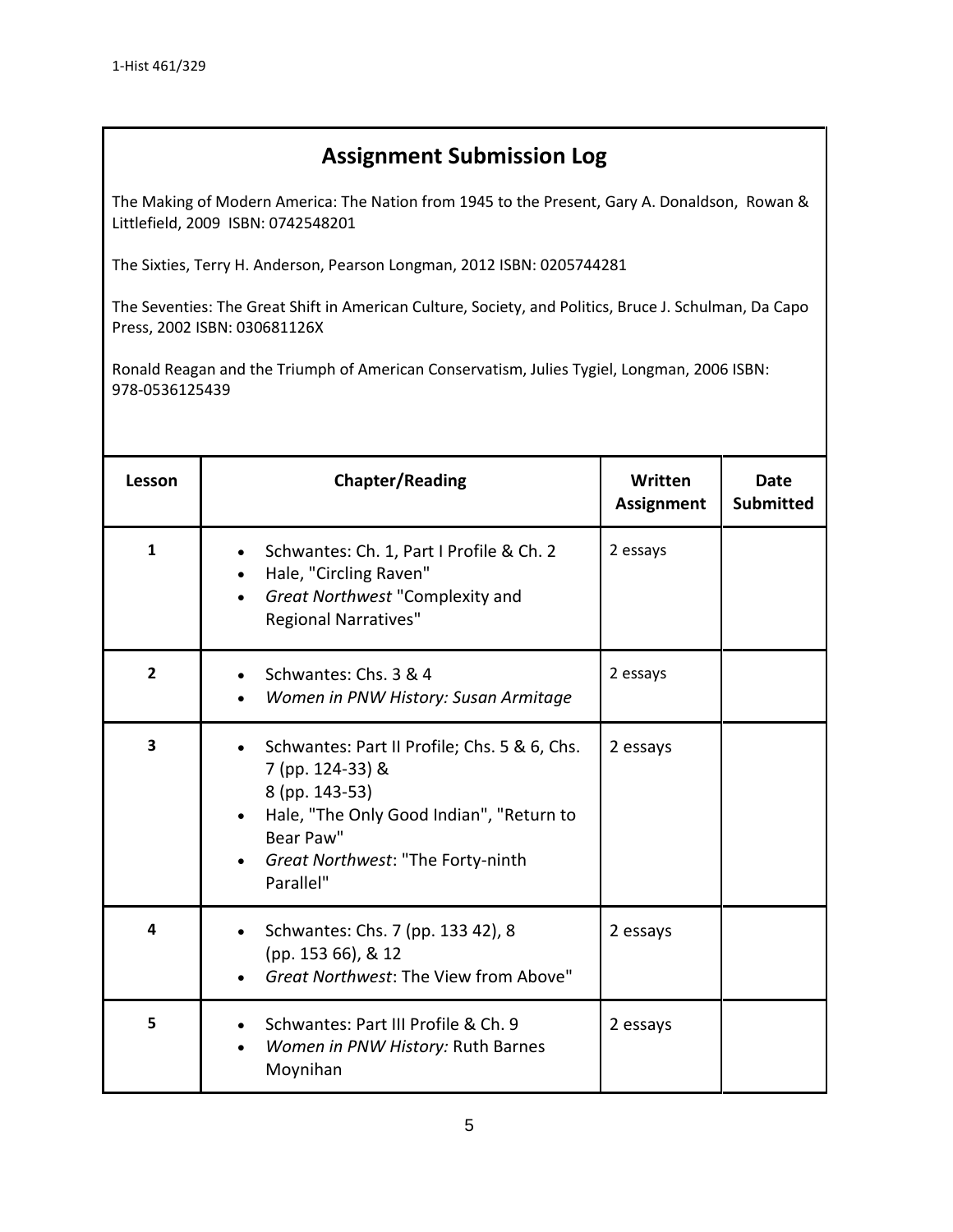| It is time to take Exam 1.         |                                                                                                                                                                            |          |  |  |
|------------------------------------|----------------------------------------------------------------------------------------------------------------------------------------------------------------------------|----------|--|--|
| 6                                  | Schwantes: Chs. 10 & 14<br>Women in PNW History: Lauren Kessler<br>Great Northwest: "How to Create a Forest"                                                               | 2 essays |  |  |
| $\overline{\mathbf{z}}$            | Schwantes: Chs. 11 & 13, Part IV Profile;<br>Chs. 15 & 16<br>Women in PNW History: Maurine Weiner<br>Greenwald, Lillian Ackerman<br>Great Northwest: "Susie Revels Cayton" | 2 essays |  |  |
| 8                                  | Schwantes: Chs. 17 & 18<br>Women in PNW History: Doris Pieroth<br>Great Northwest: "Failed Federalism"                                                                     | 2 essays |  |  |
| 9                                  | Schwantes: Ch. 19<br>Women in PNW History: Karen Beck Skold                                                                                                                | 2 essays |  |  |
| 10                                 | Schwantes: Chs. 20 & 21, Ch. 22 &<br>Epilogue<br>Terra Northwest: Quintard Taylor<br>Great Northwest: "Stories about<br>Livelihoods", "Nature's Northwest"                 | 2 essays |  |  |
| It is time to take the Final Exam. |                                                                                                                                                                            |          |  |  |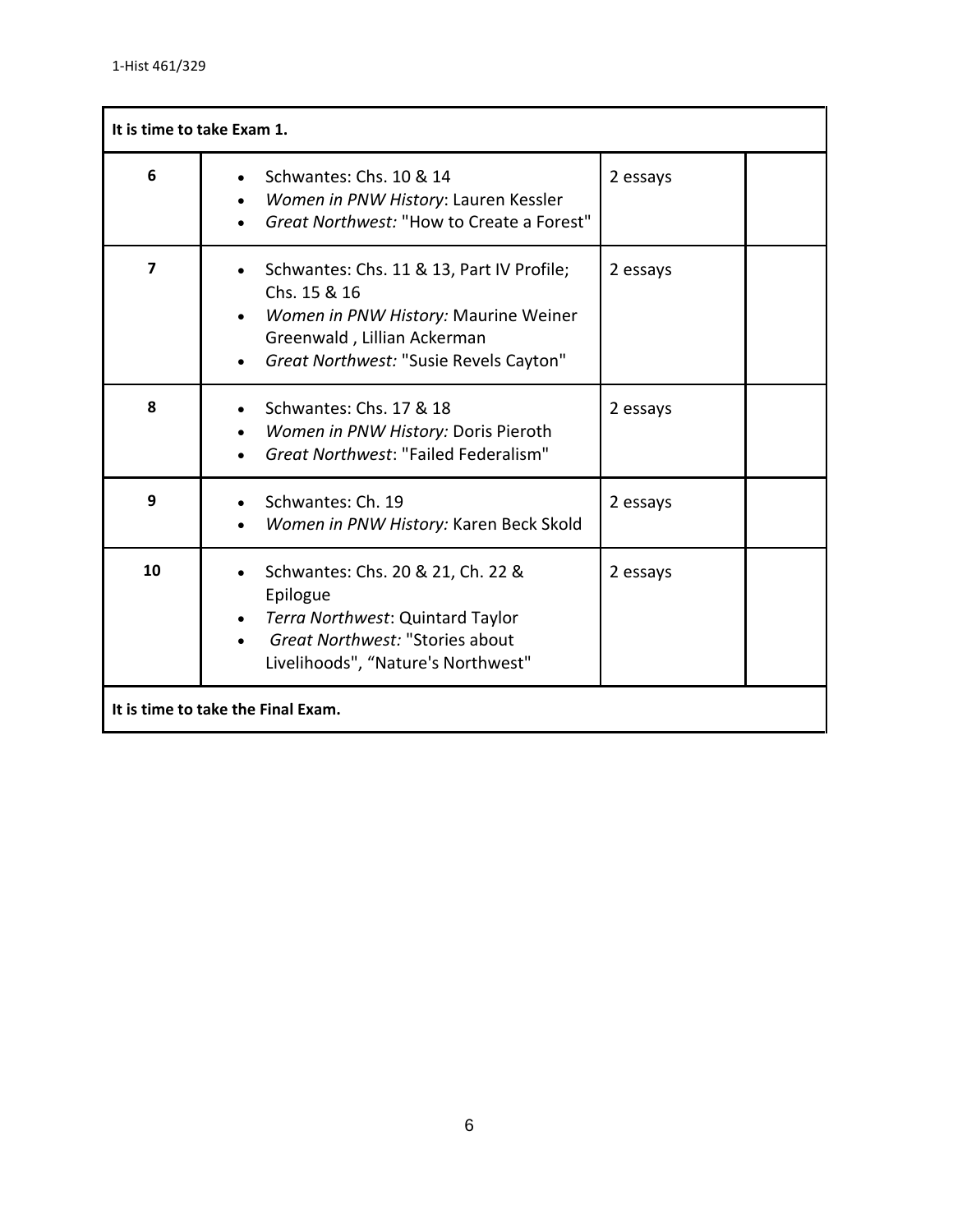# **Lesson 1 A Sense of Place and Indigenous Peoples**

#### **Lesson Objectives**

- 1. Understand the boundaries of the Pacific Northwest and its dimensions.
- 2. Discuss the people of the Northwest and their connection to the land.
- 3. Understand the role of Native peoples in the area.
- 4. Explain the contact between Europeans and Native Americans.

#### **Reading Assignment**

- Schwantes: Chapter 1, "A Sense of Place"
- Schwantes: Part I Profile, "The Third Voyage of Captain James Cook"; and Chapter 2, "The First Pacific Northwesterners"
- Hale: "Circling Raven"
- *Great Northwest* "Complexity and Regional Narratives"

## **Important Terms**

Columbia Basin Nez Perce Columbia Plateau

Pacific Rim **Captain James Cook** Cascade Mountains **Northwest cultural areas** 

#### **Introductory Lecture**

The geography of the Pacific Northwest is extremely diverse. The lesson on the geography of the Pacific Northwest begins with the Pacific Coast. The Pacific Coast not only forms a natural western boundary to our region, but it's also the dominating climatic feature of the Northwest. If you watch the evening weather reports you'll notice that most of our weather systems come into the region from off the Pacific Ocean, from the west. Systems arriving from over the ocean generally bring ocean temperatures with them and ocean humidity; that's why temperatures on the coast are pretty constant year round, or at least relative to the temperature extremes that we find further inland, say in Montana or Idaho. While summer days on the coast are typically in the 60s, summer days in the Snake River Valley in Idaho are typically in the 90s, and down in Lewiston, Idaho summer days can be in the 100s. On the other hand, snow and freezing temperatures are the rule in northern Idaho, while on the coast it's very rare to have temperatures below freezing. Why is it so wet on the west side of the Olympics and the Cascades and so dry on the east side of the Cascades? Why do we have forests, particularly rain forests, in the Olympics and the western Cascades and have dry arid grasslands on the east side? Once again it's because of Pacific Ocean weather patterns and the coastal and Cascade Mountains that those systems meet when they reach landfall.

The Columbia River and the Columbia Plateau are a major part of the geography of the Northwest. The Columbia Gorge is the connected point between these two very different worlds, two sub regions of the Northwest, the east side and the west side, or the dry side and the wet side as we sometimes call it. On the east side, the dry side, there's less than 10 inches of rainfall a year and the landscape is very barren and dry with the exception of along the river where irrigation water from the Columbia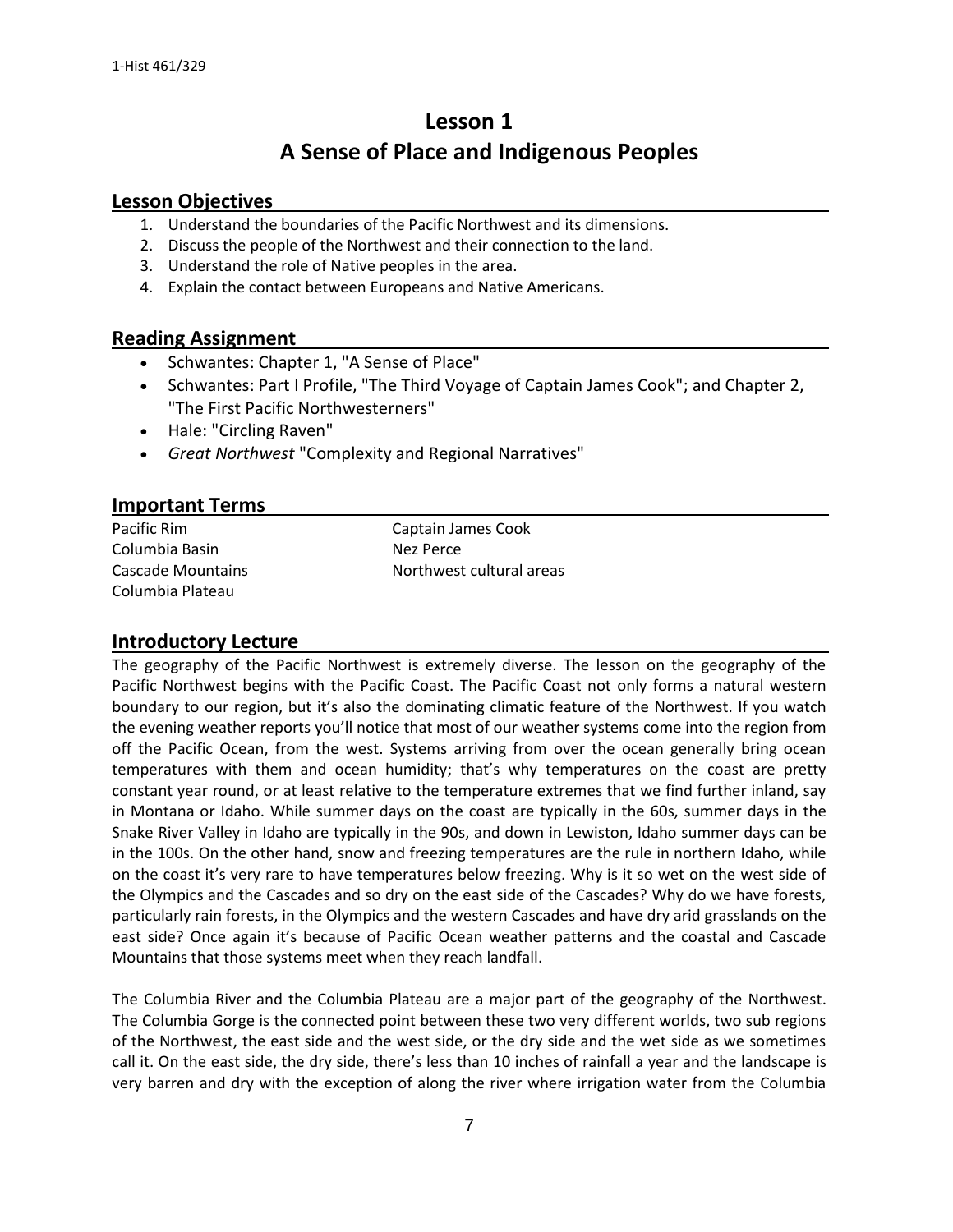River has been brought up. Less than a one hour drive down the Columbia Gorge has over 50 inches of rainfall, a tremendous transition in a very short period of time.

When we move inland over to the east side of the Cascades the land is much drier – browns and grays dominate rather than green. This landscape on the east side is dictated by flows of molten basalt rock coming up out of the earth that underlies the entire Columbia basin plateau. Between about 17 and 7 million years ago this entire landscape experienced a series of lava flows, molten basaltic rock coming out of fissures in the Earth's crust. This is a particularly fluid form of basalt that flowed very rapidly and filled entire lowlands; thus it is called floor basalt. This basalt underlies a huge part of the Northwest, basically from the Rocky Mountains to the Cascades and from British Columbia down into Oregon. It covers an area of 50,000 square miles.

Next the Palouse hills consist of lush grassland that thrives in about 20 to 25 inches of precipitation, much more than the channeled scablands which can be down in the teens in inches of annual precipitation. . The Palouse hills are an area of windblown silt. This silt was deposited by glaciers which comprised the ancient Pleistocene lakes after they dried up, leaving a silt bed behind, which the wind would blow away. Additionally, volcanic ash was added to the region due to a large amount of activity in volcanoes in the past 11 to 12,000 years. Thus, the aforementioned three sources: glaciers, ancient lake beds and volcanic ash created the Palouse region's rich soil. from the interior mountains of Idaho and Montana (Clearwater, Bitterroot and St. Joe) are located east of the Palouse region. The Blue Mountains and the Wallowa Mountains are located in northeast Oregon. Virtually all of central Idaho and western Montana are rugged forested mountains as are north central and northeast Washington and northeast Oregon.

There is a remarkable diversity of groups who considered themselves distinct from their neighbors who inhabited the Northwest before the arrival of the Europeans. The entire region was inhabited, used for hunting, gathering or otherwise claimed by different Indian groups. Europeans did not stumble on an empty and open land. There are three large general cultural areas of the Pacific Northwest. The strip along the coast from northern California up to southern Alaska is the Northwest coastal culture area. The large area centered primarily in the Columbia River basin is the plateau culture area. On the peripheries of the Northwest is a third culture area, the great basin culture area. Portions of southern Idaho and southeast Oregon include Indians from this third great basin culture area.

The coastal cultural area has a vast abundance of available seafood at all times, which meant that the people who lived in this region developed a culture or economy based on the capture of seafood such as salmon, shellfish and whales. These resources were always available in great abundance, so it took less labor to acquire the foods they needed to support themselves. Therefore, fishing was a mainstay of the economy on the Northwest coast. Hunting wasn't done much simply because the forests were so vast and often so impenetrable with the large logs downed, making the ground extremely uneven and difficult to travel through. It was difficult to follow game in an old growth, unmanaged forest in the Northwest, so fishing was their mainstay. In most cases, Native Americans did not deplete their environment to the point where it could no longer support their needs; it was generally sustainable, although there are some exceptions to that. The Indians of the Northwest coast tended to live in settled villages, much more settled villages than Indians in the interior, the plateau and especially in the great basin where Indians were the most nomadic. Here, there was such a great abundance and a continuing abundance of available subsistence resources that people were able to stay in one place without agriculture.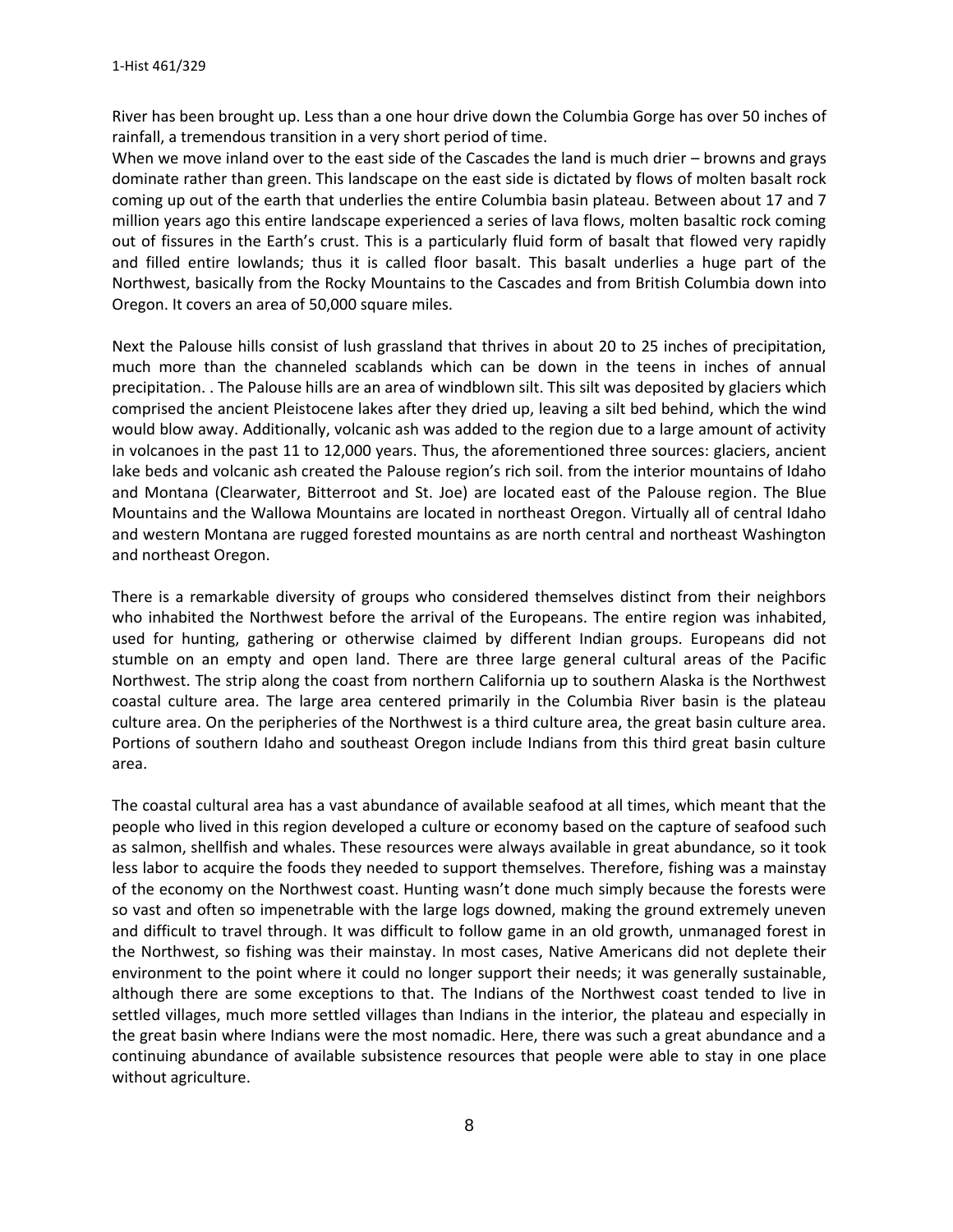About 10,000 years ago when Native Americans first settled the plateau area, the climate and vegetation were much different. Then, it was significantly cooler and the vegetation in the plateau region was primarily what we refer to as tundra, such as you see in northern Alaska. People in the tundra days lived in caves and rock shelters and then later moved into pit houses that were essentially circular and partly dug into the ground to provide protection during the winter. During summer, they sometimes lived in shelters that resembled teepees, only rather than being covered by buffalo skin as the teepees out in the great plains were, they were covered by woven mats of cat tail reeds. Once some of the plateau tribes got horses they became more mobile and many of them temporarily moved over the Rocky Mountains for long buffalo hunts that could last from a few months to several years. They picked up a number of cultural forms from the plains Indians, such as having their teepees built with skin and wearing feathered headdresses for ceremonies. Plateau peoples had some home territories that they migrated into and back out of seasonally, and while they didn't stay in the same place as much as coastal people did, they did have fishing and summer villages along the rivers that they went back to year after year which created a certain amount of stability.

The great basin culture area is the region just south and east of the plateau culture area. The tribes in this area: the Shoshone, the Bannock and some of the northern Paiutes lived in what is considered one of the most arid regions of North America. Very extreme temperatures between summer and winter, up to a 50 degree difference in temperature gradients between day and night, made this an extremely difficult climate to subsist in. This climate had very limited water resources except for the rivers that were flowing out of the mountains, and even those were often intermittent as they were fed mainly by snow pack and as the snow melted in late spring and early summer, and therefore would become scarce as the seasons drew on. Food resources were fairly sparse, although there were a great variety of food resources. The Indians who lived in the great basin, had to have a great knowledge of different kinds of foods that were edible including plants, animals and insects. Thus, desert dwelling peoples are very skilled botanists. In the north end of the Great Basin in southern Idaho, the Snake River and its local tributaries did provide salmon. While these tribes did particularly well on subsistence, the water and salmon provided them with a bit more stability through the winter.

#### **Major points to remember:**

First, there was a very rich and complex cultural heritage in this region when European explorers and travelers first arrived. This was not an empty wilderness begging to be settled and cultivated. There may have been a million native inhabitants in the Northwest in the 1700s, and lumping those million inhabitants together under the single category is not helpful and is misleading. In addition, many dialects of each language were spoken, helping to distinguish different groups from each other.

Secondly, these peoples were always changing. There was no pristine original native culture; Indians migrated into the region thousands of years ago. They moved about; they displaced each other; they intermarried; they adopted new technologies and practices from their neighbors; over time they elaborated art forms, languages, rituals, and political systems; they adopted the horse and later European tools, cloths, trade practices, and even religions.

Thirdly, the environment had a profound effect on human societies. It did not determine anything in particular but it did encourage certain observable tendencies, especially in the pre-modern era before industrial technologies allowed us to create artificial living environments and move goods around the globe and make deserts bloom. Even today, the environmental conditions help shape economies, population concentrations and even our identities: our sense of place and history.